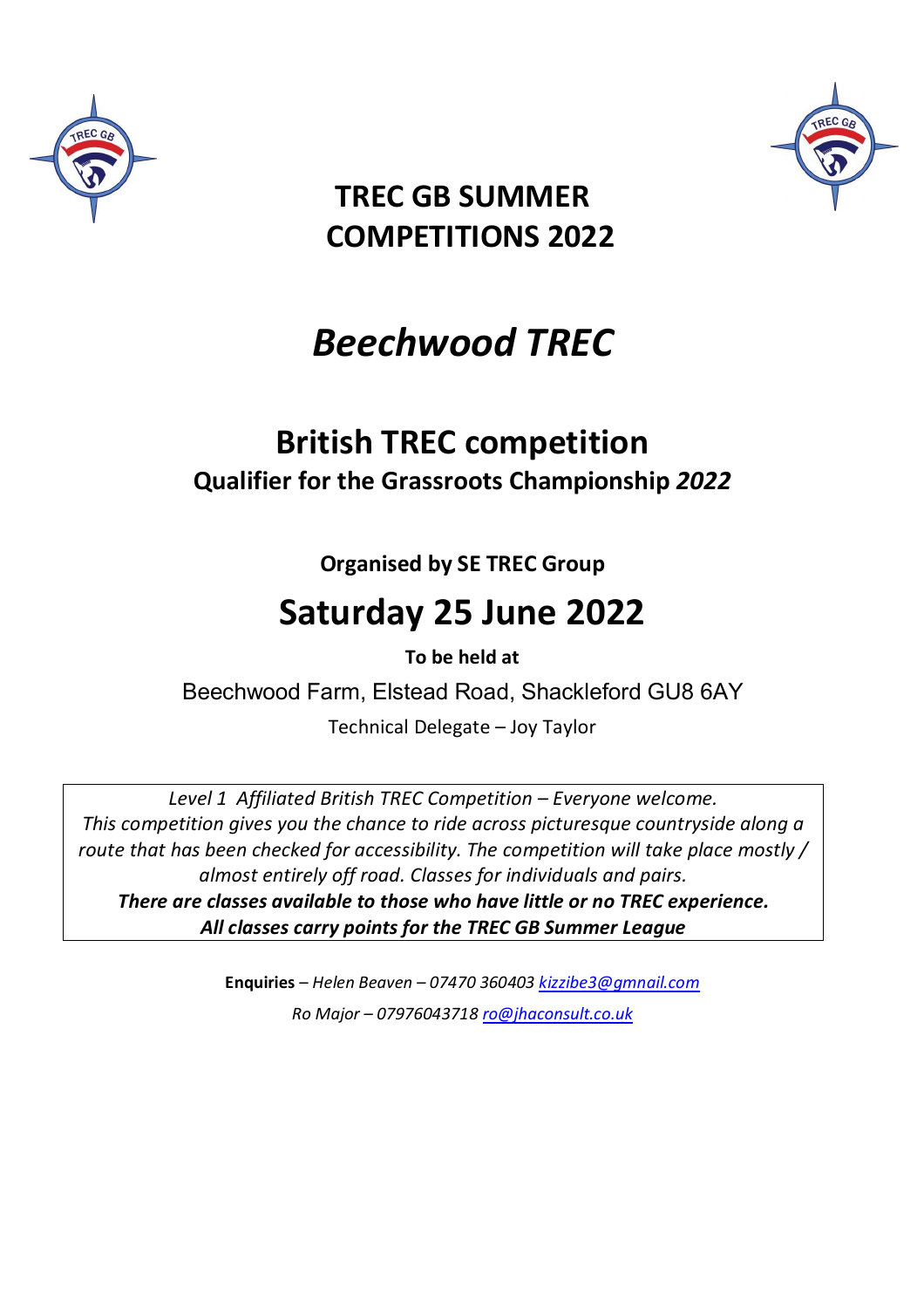*Entries will only be accepted on a fully completed form with payment. Entries will close when competition is full, on or before Sunday 19 June.* Late entries will be accepted at the discretion of the organiser and may be subject to a surcharge. Please enter early as places will be limited. In the event the competition is full, a waiting list will be kept.

**Entries:** Joy Taylor **–** joyspencertaylor@hotmail.com

**Equine Flu Requirements:** TREC GB requires that all equines must be vaccinated against Equine Influenza and that organisers of any events, involving equines insist that vaccinations are up to date (12-month cycle) and check passports before horses are unloaded. Full details of the TREC GB Equine Flu Vaccination requirements are available on the website (https://trecgb.com/trec-gb-equine-flu-requirements/)

Your horse can be registered on the TREC GB central register by sending a copy of the full vaccination record and horse registration details from the passport to admin@trecgb.com. Alternatively, your horse will be registered by the Entries Secretary for this event, please include a copy of the vaccination certificate and horse registration details when sending your completed entry in.

#### **For more information visit our website www.trecgb.com**

### **Classes:**

Class 1 **Level 1 Individual**, suitable for first timers Class 2 **Level 1 Pairs**, suitable for first timers POR route length up to 15km, PTV Obstacle height up to 60cms

Classes 1-2 will be qualifying classes for the 2022 Grassroots Championship. (Riders DO NOT have to be a TREC GB member at time of qualification but will be required to join as a Red or Blue member before the closing date for entries for the Championships). Full details about eligibility and qualification criteria can be found at www.trecgb.com.

Classes will count towards the 2022 TREC GB Summer League. Full details about eligibility and the calculation of league placings can be found at www.trecgb.com.

To be eligible for the league points or L2-4 qualification places, riders (both riders in the case of a pair) must be Red or Blue tier TREC GB members before the start of the event. To join TREC GB please visit the TREC GB website and join online or download a membership form.

**Riders who are under the age of 14 must ride in one of the pairs classes, with a pair who is over 18 on the day of the competition.** Parents/guardians of competitors under the age of 18 on the day of the competition will be required to complete a Parental Consent Form (available on the TREC GB website https://trecgb.com/wpcontent/uploads/5.-TRECGBParentalConsent-form-v1.2-2.docx).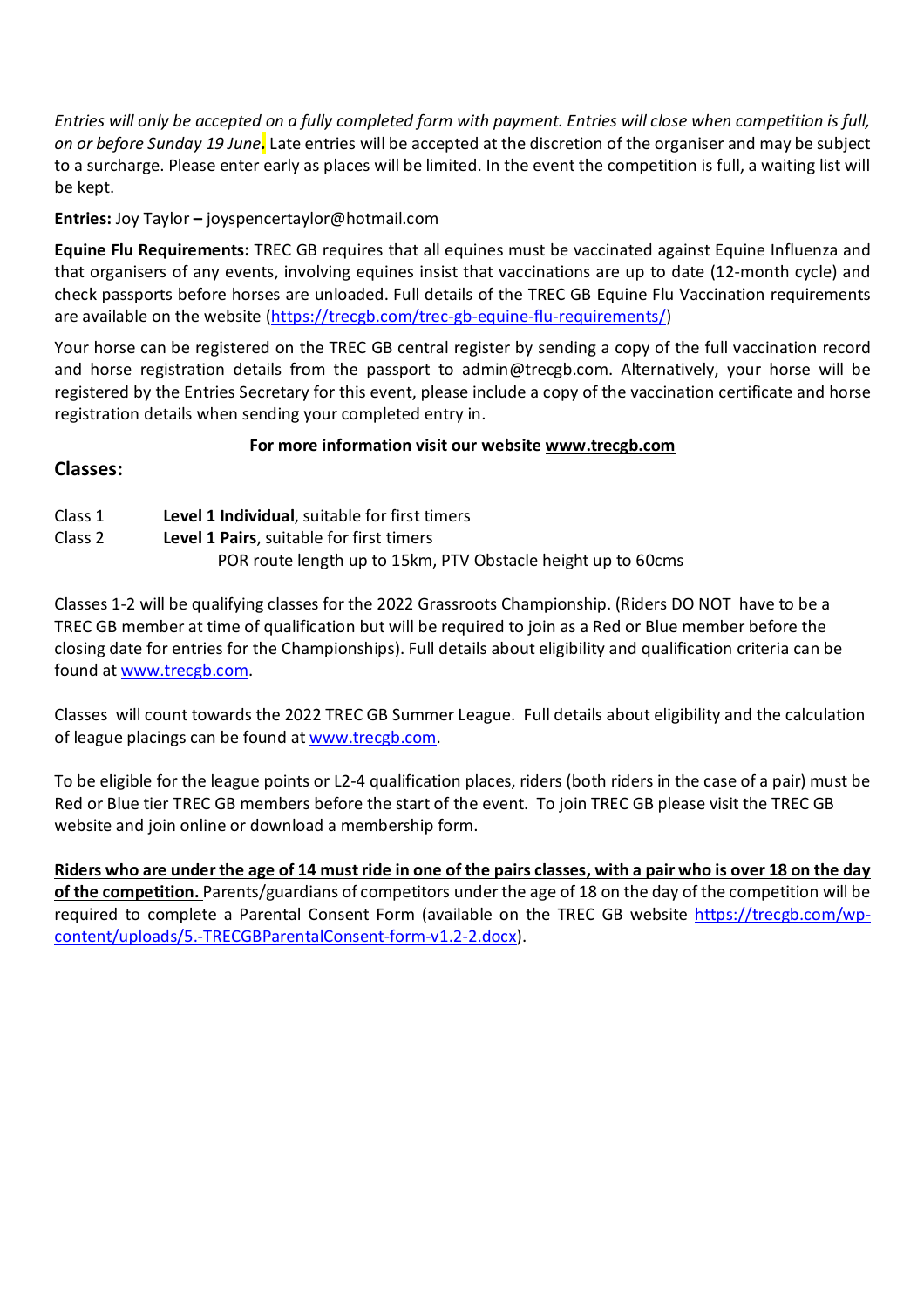| Entry fees (per rider): | <b>SETG</b> members | <b>TREC GB Red</b><br>members/ members of<br>any other TREC GB club | Non-members |
|-------------------------|---------------------|---------------------------------------------------------------------|-------------|
| Classes 1 and 2         | £40                 | f45                                                                 | £50         |

Non-member entry fees include day membership of SE TREC Group. TREC GB Red and Blue members must quote a TREC GB or club membership number or pay the non-member rate.

Non-members – why not join SE TREC Group and save money? Membership form available at SETG.org.uk. All entries must be in writing and accompanied by the correct entry fee. All classes are subject to sufficient entries and the organisers reserve the right to cancel or amalgamate classes, as necessary.

Entries will be on a strictly first come basis, so enter early to secure a place. If entries are full before the closing date, a waiting list will be held based on the date the entry was received. All valid entries will be treated equally.

#### **Entry closing dates and refunds/withdrawals**

Entries close on 19 June 2022 or before, if full. Withdrawals up to this date will receive a refund less £2 to cover costs.

Any refunds for withdrawals after the closing date will be entirely at the discretion of the organiser. Any eligible refunds will not be made until after the competition.

#### **Start times and directions**

These will be available *on the SETG website* by *the Wednesday before the event*. If you do not have access to the internet, please enclose a first-class SAE with your entry. [Please only telephone for times if you have not received them by *the Thursday immediately before the event*, in which case call *the organiser on XXXXXXXX*.]

#### *Camping and corralling*

*Ground conditions permitting, overnight parking and corralling are available on Friday / Saturday / Sunday nights at the venue at a cost of £10 per horse per night including a vehicle/tent used for human accommodation. Please book in advance. Please note that you must provide your own electric fencing and charger and your corral must be labelled with your contact details.* 

*If your horse is corralled and you are leaving the site, you must organise someone to keep an eye on your horse while you are away and must include this person's contact details on the label too.* 

*Tents being used as overnight accommodation must be pitched in the separate area provided for health and safety reasons. Any person found to have pitched a tent in the corralling field will be asked to move it immediately.* 

#### *Toilets and showers*

*There will not be showers on site.* 

#### *Water provision*

*Water for horses and humans will be available on site. Details about wash points for horses (if not in the corralling field).* 

#### *Catering*

*There will not be a caterer on site on Friday / Saturday / Sunday. Local Pubs within walking distance - either The Cyder House or The Squirrel - would suggest book in advance*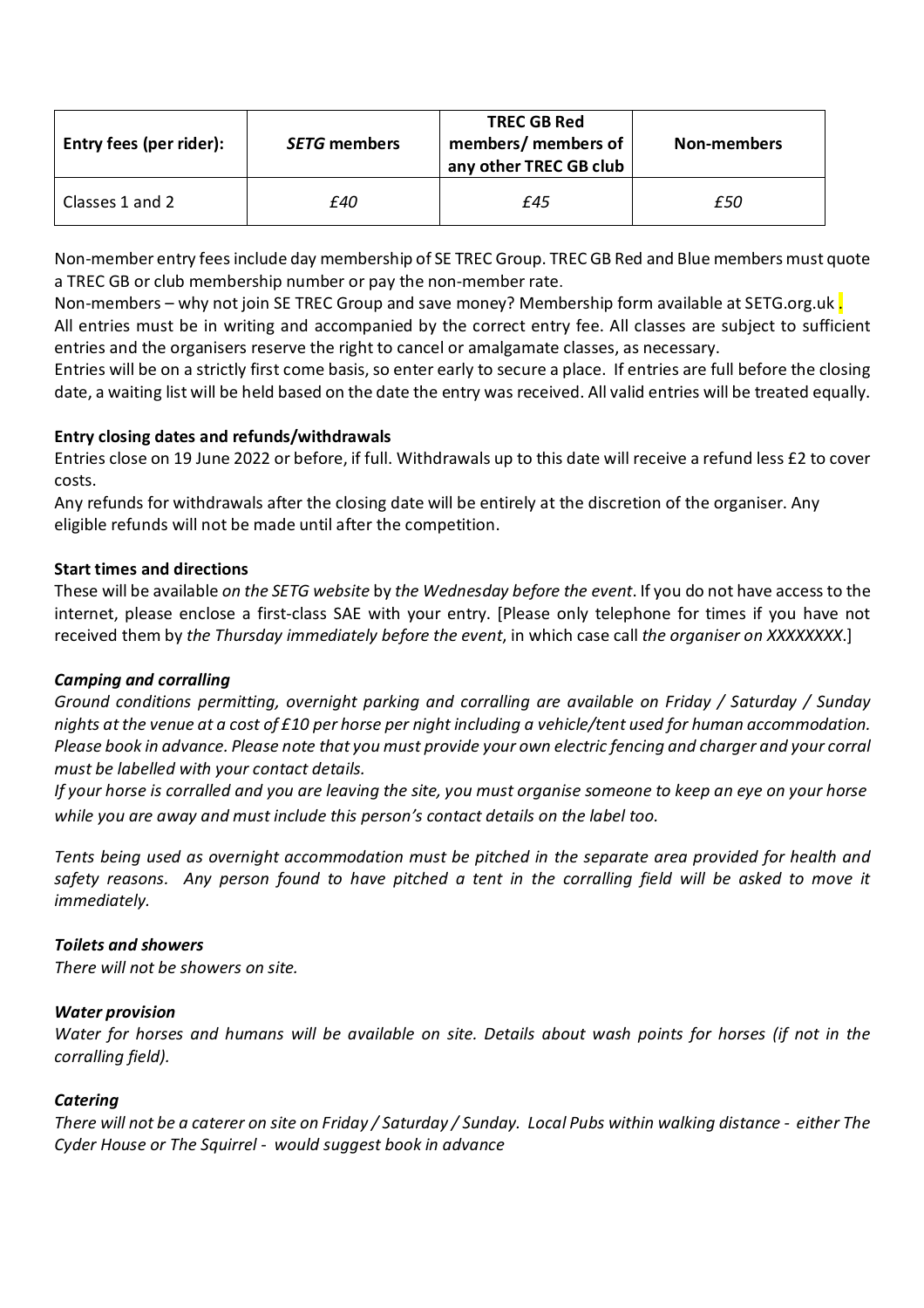#### *Vet*

*The local veterinary practice Liphook at 01428 723594 will be on call in case of emergency and the organiser should also be informed if the vet is required during the event.* 

#### *Outline timetable*

| Day      | <b>Time</b>                                                                           | Event | Location |
|----------|---------------------------------------------------------------------------------------|-------|----------|
| Friday   | Venue open. Please phone the organiser if you<br>15.00<br>need to arrive before this. |       |          |
|          |                                                                                       |       |          |
|          |                                                                                       |       |          |
| Saturday |                                                                                       |       |          |
|          |                                                                                       |       |          |
|          | All day                                                                               |       |          |
|          |                                                                                       |       |          |
|          |                                                                                       |       |          |

#### **Helpers**

All TREC competitions rely on the support of volunteer judges and helpers. Can you or anyone coming with you lend a hand?

Please contact *the organiser on whatsapp 07470360403* or by e-mail, kizzibe3@gmail.com if you can assist us with judging or stewarding on the day. Competitors can also help us with setting up, clearing equipment away, collecting scores etc. No judging experience necessary – we are grateful for all offers of help and you will learn lots from the inside! Even a couple of hours help can make a difference and there are lots of jobs suitable for non-horsey mums/dads/partners. We provide all judges with free refreshments and a *thank you present* 

#### **Health and Safety**

The event manager/organiser will take all reasonable precautions to ensure the health and safety of everyone present. For these measures to be effective, everyone must take all reasonable precautions to avoid and prevent accidents occurring and must obey the instructions of the officials and stewards on the day.

Trained First Aiders will be present at the event and should be summoned through an official in the event of an accident. The event manager/organiser may provide contact telephone numbers for emergency veterinary and farriery services.

Competitors are asked to safeguard valuable tack and possessions. Young children must be supervised at all times. Neither the event manager/organiser nor the land/course owners can accept responsibility for loss or injury to persons or animals howsoever caused.

TREC GB has adopted a Safeguarding Policy and expects every adult working or helping at, or taking part in, TREC GB events to support it and comply with it. The TREC GB Safeguarding Policy is available at https://trecgb.com/wp-content/uploads/TREC-GB-Safeguarding-Policy-V1.1.pdf The Safeguarding Code of Conduct is available at Appendix 1

If you have a Safeguarding concern the TREC GB Designated Safeguarding Lead can be contacted by email safeguarding@trecgb.com or telephone 07926 980022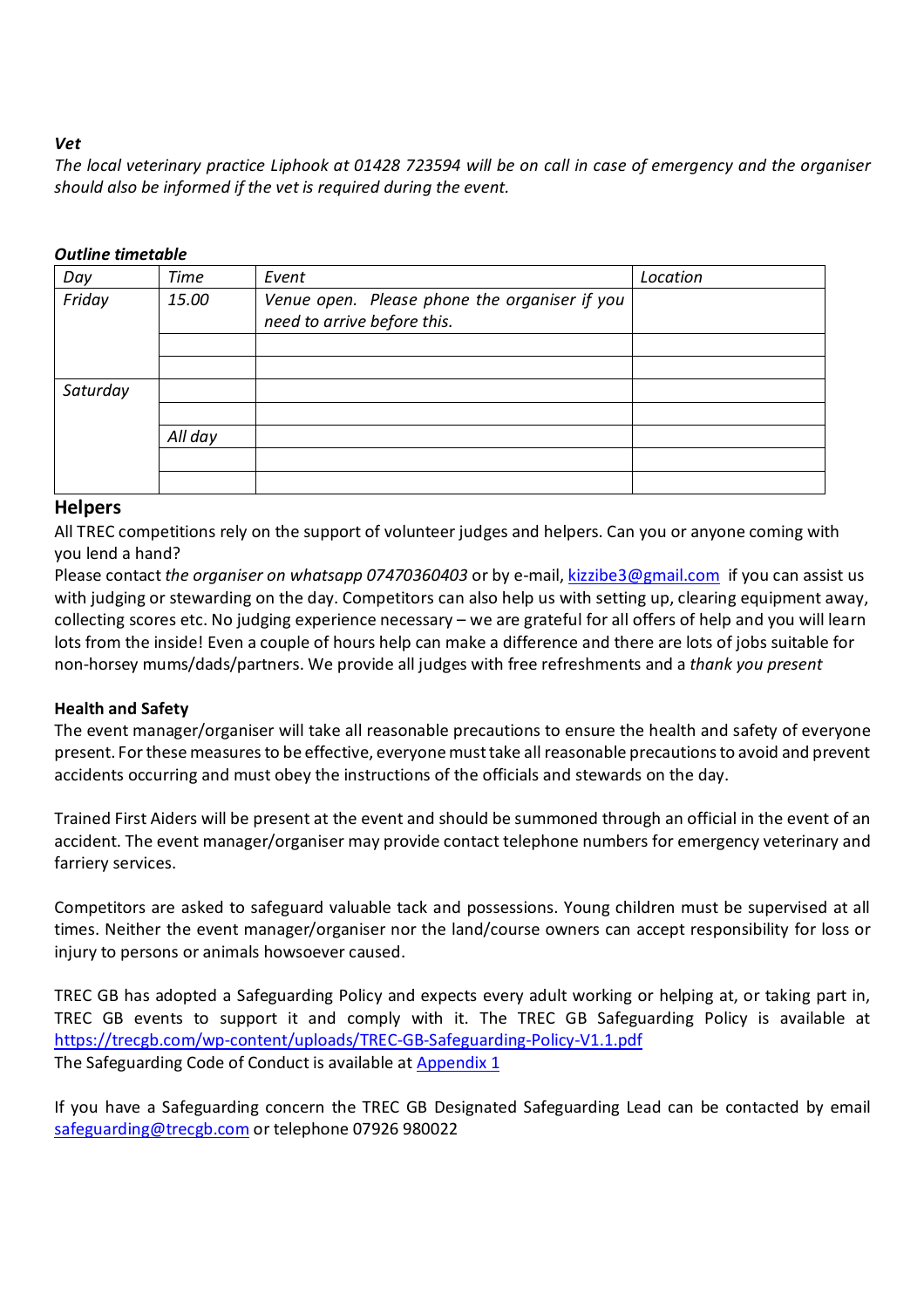## **What is TREC?**

**TREC** is a fun riding event usually comprising three phases. The competition involves the skills and situations a rider might encounter on a hack, including map reading (usually using Ordnance Survey maps usually 1:25 000 scale)

**For more information about TREC, please visit the TREC GB website http://trecgb.com/** 

### **Competition Rules**

All competitors must comply with the TREC GB Rules as per the 6th edition TREC GB rulebook (plus subsequent amendments), which can be found at https://trecgb.com/rules/ In addition, pay particular attention to the following:

- 1) Horses must be a minimum of four years old to compete at Level 1, 2 and 2A and five years old to compete at levels 3 and 4 (i.e. for levels 1, 2 and 2A, a horse born in 2018 may compete in 2022). Mares more than four months pregnant may not compete.
- 2) The welfare of horses competing in British TREC competitions is paramount. No horse may compete if it is unsound or unfit to carry the rider for any reason. Any rider who continues on a horse that they know to be unsound or that has been definitively stopped by the veterinary surgeon or designated competent official on fitness and/ or welfare grounds will be eliminated from the competition.
- 3) Riders under the age of fourteen on day of competition may only compete in Pairs classes and must be accompanied by a rider of **18 years or older**. Pairs ride together for POR and separately for the MA and PTV. Parents/guardians of competitors under the age of 18 on the day of the competition will be required to complete a Parental Consent Form (available on the TREC GB website https://trecgb.com/wpcontent/uploads/5.-TRECGBParentalConsent-form-v1.2-1.docx).
- 4) All riders competing must be members of either SETG, TREC GB or a club affiliated to TREC GB. Non members will pay an additional *£10* to become members of SETG for the duration of the competition.
- 5) Clearly visible coloured tail wraps/ribbons should be worn to advise other riders of a potential hazard Red = kicker, Green = young/inexperienced horse, Blue = stallion. If the horse/pony is a stallion then stallion discs must also be worn on both sides of the bridle.

**It is your responsibility to familiarise yourself with the basic rules. The TREC GB Rulebook (6th edition 1 April 2022 and the changes to it) can be found on the TREC GB website,** https://trecgb.com/rules/

### **Required Equipment**

Tack and equipment will be checked. Please see Appendix 3: Equipment List starting on page 62 in the 6th edition TREC GB rulebook.

#### **Safety Helmet Standards**

A safety helmet conforming to one of the following standards must be worn, with the chinstrap fastened, at all times when mounted.

The approved standards for British TREC are

- PAS 015 (1998 or 2011) provided it has a BSI Kitemark OR an Inspec IC Mark
- VG1 01.040 (2014-12) provided it has a BSI Kitemark OR an Inspec IC Mark
- SEI ASTM 95
- SEI ASTM F1163 (2004a or 04a onwards), providing it has an SEI mark
- SNELL E2001 OR E2016, providing it has a SNELL label and number
- AS/NZS 3838 (2006 onwards), providing it has an SAI Global mark

Any hat used must conform to one or more of these standards.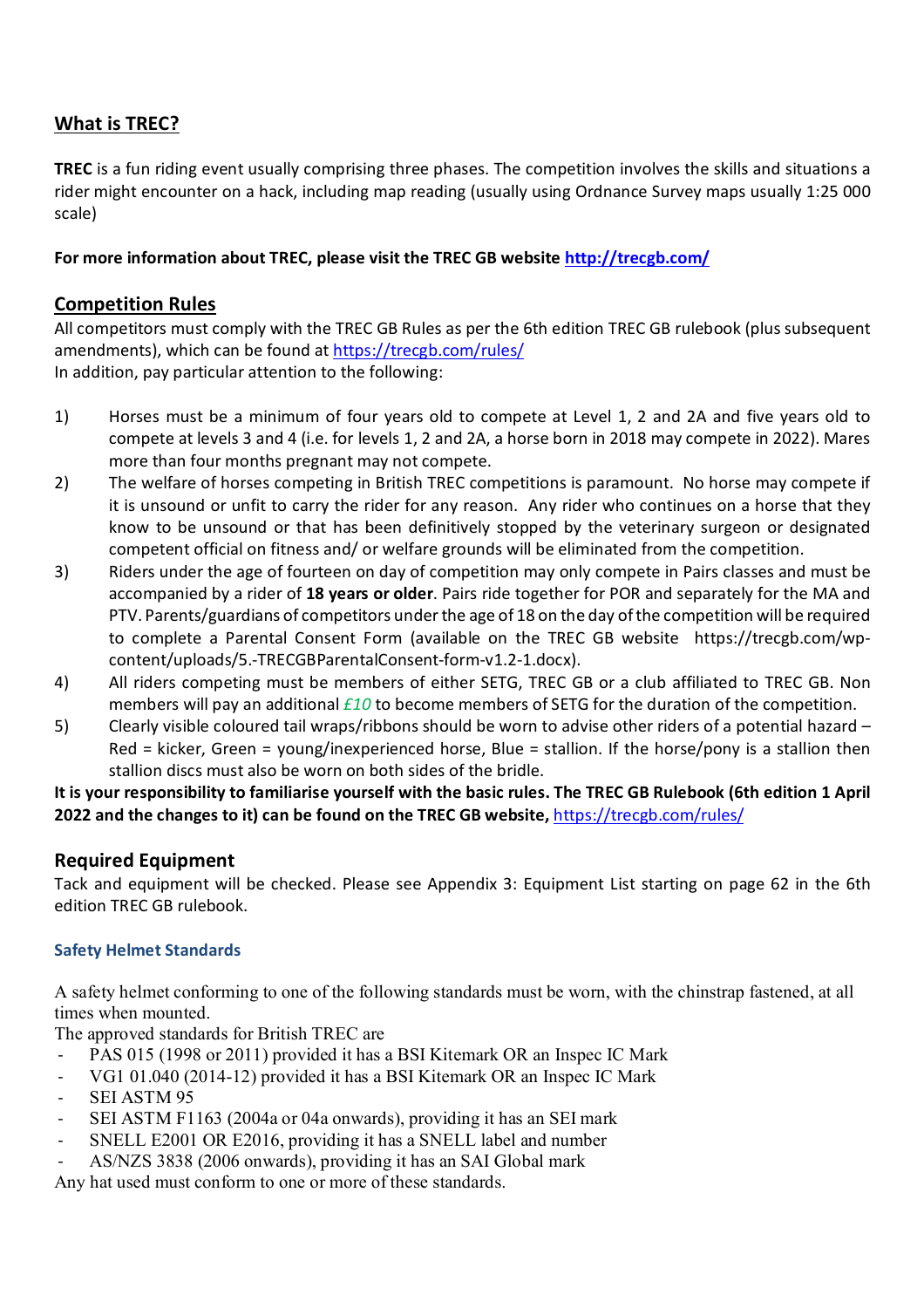Please note that from the 31st December 2022, the following hat standards will no longer be accepted. This is due to the age of hats made to these standards:

- 1. PAS 015 1998
- **2.** SNELL 2001
- **3.** SEI ASTM 95

#### **Hat cameras**

A camera may not be worn on the hat when mounted.

#### **Body protectors**

The approved standard for body protectors for British TREC is BETA Level 3 (with purple **2009** label **or turquoise/ blue 2018 label**).

It is recommended that body protectors are replaced every 3-5 years, even if they are apparently undamaged.